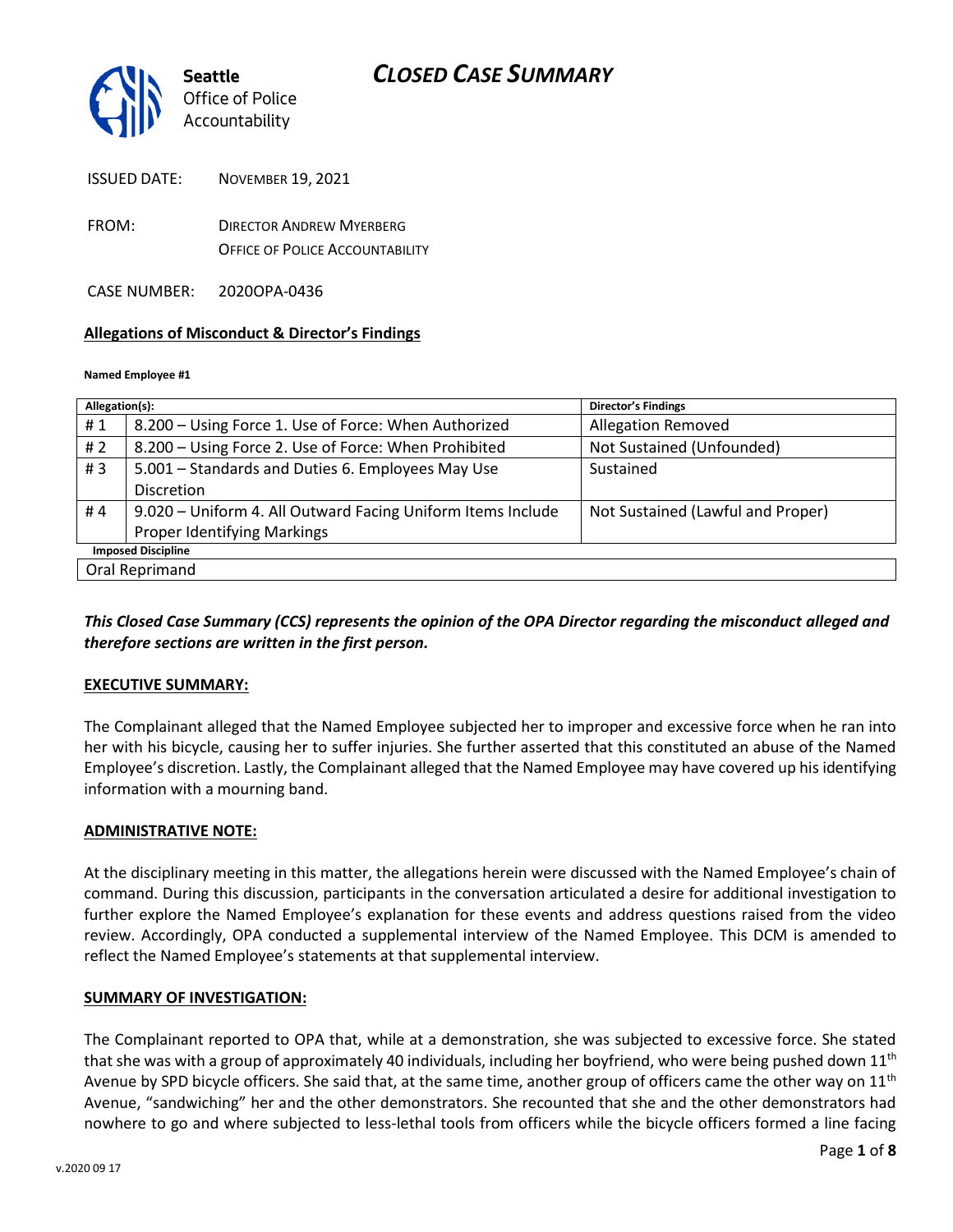

OPA CASE NUMBER: 2020OPA-0436

them. She described the bicycle officers as using a tactic where they would stop and open a spot in the line to allow "a bunch of cops to flow through."

The Complainant recounted that, at around this time, Named Employee #1 (NE#1) rode his bicycle into her. The Complainant believed that he did so intentionally. She said that she hit her head on the handlebars of NE#1's bicycle and then fell to the ground, hitting her arm "super hard." Her boyfriend helped her up and they both left. As a result of this incident, she suffered an injury to her arm that required the use of a sling. She had not yet seen a doctor because she did not have medical insurance and could not afford to do so.

The Complainant later informed OPA that she did end up visiting a doctor and was diagnosed with a wrist sprain and was told that the impact caused her to chip a piece of bone from her elbow. She said that she still felt discomfort from her injuries. She told OPA that she would provide medical records concerning her injuries and the treatment she received but she had not done so as of the writing of this DCM.

As part of its investigation, OPA also interviewed the Complainant's boyfriend. He recalled being present with the Complainant at the demonstration and described similar events occurring. He stated that they were stuck between groups of officers. He said that they were separated from their friends and that the Complainant asked to be allowed to rejoin them. She was told no by officers. The boyfriend described the bicycle officers creating a line and stated that bicycle officers would repeatedly open the line and other bicycle officers would ride through. At one point, an officer rode towards him and he pushed the officer back because he knew that he had not done anything wrong. He then noticed that another officer had run into the Complainant with his bicycle, and he saw the Complainant fall down. He asked her if she was okay, but she started crying. She was cradling her arm and appeared to be in pain. He led her away from the area and they left.

OPA reviewed Body Worn Video (BWV) from a number of officers and was able to identify the instant when NE#1 made physical contact with the Complainant. The BWV showed that NE#1 used his bicycle to make contact with the Complainant. Based on the mechanism of contact, it appeared that NE#1 rode the front of the bicycle into her. This caused the Complainant to fall backwards and down onto the ground. She got up and walked away from the officers.

OPA also reviewed video provided by the Complainant. The video showed another angle of the incident. The video similarly indicated that NE#1 rode his bicycle into the Complainant, causing her to fall to the ground. She got up and walked away. The video showed that, as she did so, she began to cradle her arm, as if in pain from the impact.

OPA read the use of force report generated by NE#1. In that report, he wrote that he and other bicycle officers were "conducting a crossbow mobile fence line to move a hostile crowd." He noted that, during the demonstrations, he and other officers had been subjected to threats and physical violence. That day, demonstrators had been throwing objects at the officers and had not moved even after blast balls had been deployed. The crowd remained in the vicinity, refusing to disperse. NE#1 wrote that he and other officers were directed to move the crowd back using the mobile fence line. He described that he rode "as the number 2 man, directly behind the point, on the right-hand side of the column." He further documented the following: "Officers were yelling the command 'move back' multiple times. A demonstrator refused to move and I collided with her, knocking her to the ground." NE#1 wrote that he did not intentionally target the Complainant; however, he explained that he could not stop because, if he did, "it would cause the officers behind [him] to crash and the mobile line would have been defeated." He noted that this could result in assaults and injuries towards officers. He described that, in anticipation of contact with the Complainant, he got "in a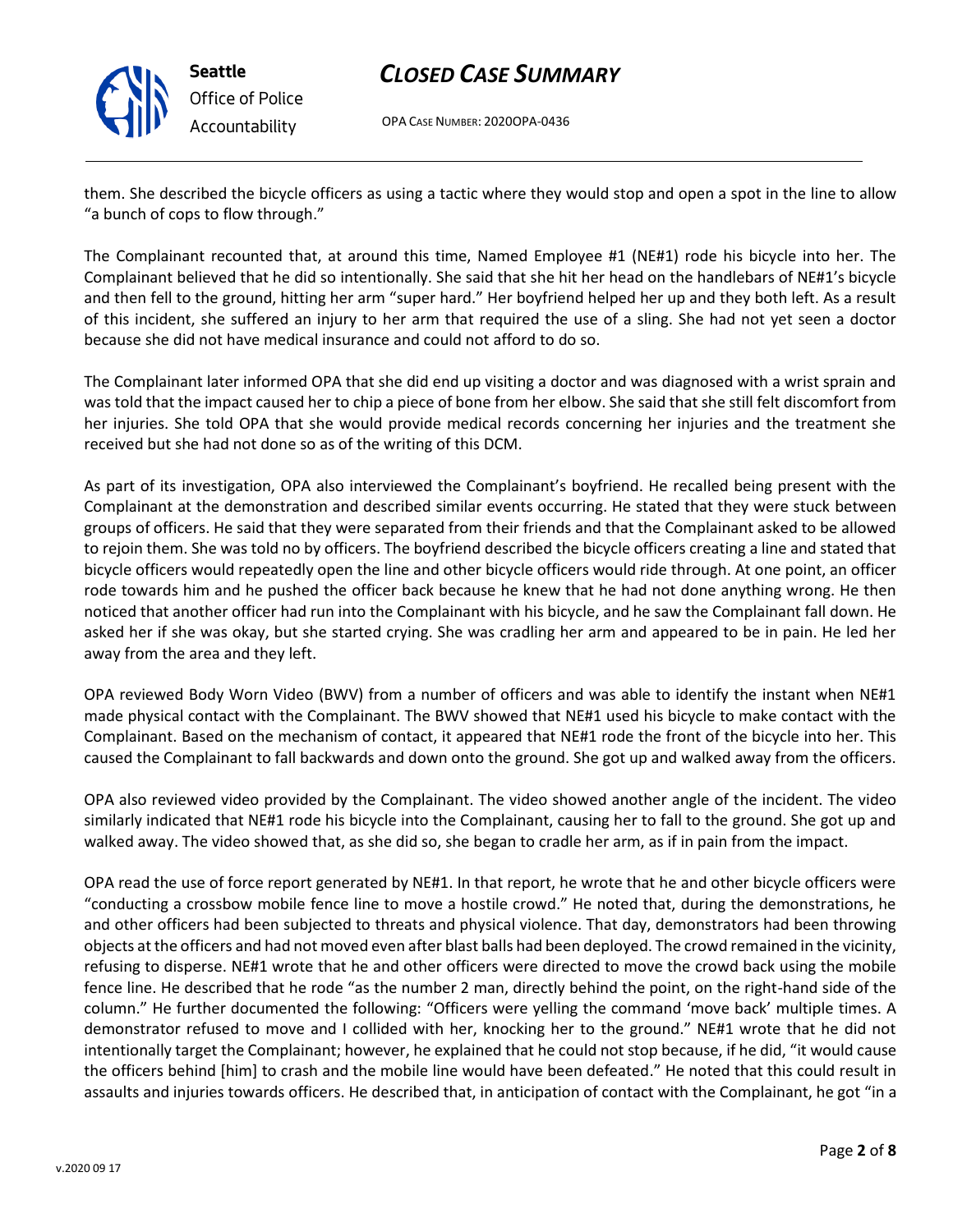

**Seattle** *Office of Police Accountability*

## *CLOSED CASE SUMMARY*

OPA CASE NUMBER: 2020OPA-0436

ready, or power position" and tucked in his chin "to protect [his] face and neck." He asserted that his force was consistent with policy.

Lastly, OPA interviewed NE#1. He again described the use of a mobile fence line to move demonstrators back and said that the demonstrators had failed to disperse despite multiple lawful orders for them to do so. He stated that, when he rode up to the demonstrators, the Complainant did not move. He then collided with her. He said that he could not stop because, if he did, it would cause confusion and disruption to the line of officers behind him, which could result in injuries. He also asserted that he could not veer right or left because there were other officers to both sides of him.

NE#1 said that, as he approached the Complainant, he believed that he was going to collide with her. He did not specifically warn her that this could occur but did repeatedly instruct her and others to move back. NE#1 did not characterize his contact with the Complainant as unintentional and, instead, described it as: "circumstantial of her decision to remain unlawfully where she was."

When asked about the propriety of the force he used, NE#1 asserted his belief that it was reasonable, necessary, and proportional. He opined that the force used was reasonable as there was "no other alternative to safely and feasibly disperse the crowd." With regard to necessity, he stated that the Complainant was attempting to disrupt officers' crowd dispersal attempts by physically standing in the way and asserted that, had he not maintained his position in the crossbow formation, it would have allowed demonstrations to gather behind officers, presenting a safety issue. NE#1 further stated that the force he used was proportional as he "did not do anything out of the ordinary" or utilize "direct force" at the Complainant. He again pointed out that the Complainant choose to remain in his path and disobey lawful orders to disperse. NE#1 denied that he used force to punish or retaliate against the Complainant or that his decision to use force constituted an abuse of his discretion.

### **SUPPLEMENTAL INVESTIGATION**

Following his first disciplinary meeting, OPA reinterviewed NE#1 concerning bicycle crowd control techniques and his use of force during this incident. NE#1's statements were broadly consistent during both of his interviews.

NE#1 stated that the purpose of a police "crossbow" bicycle line is to deny access or block movement in an area. According to NE#1, officers stand dismounted, side by side with their bicycles oriented with their tires touching each other in order to set up a line perpendicular to the street. NE#1 stated that any gaps in the line create "weaknesses" in the line where people could "get behind the line."

NE#1 described a bicycle tactic called a "double column" in which two parallel lines of bicycle officers ride about an armlength apart. NE#1 stated that this tactic is used when a squad of bicycle officers moves from one location to another. NE#1 stated that, when a double column forms a line, the bicycle sergeant rides at the front of the double column alongside two "point" officers. NE#1 stated that the sergeant then sets the location of the line and the officers following behind "peel off kind of like a banana perpendicular to the road"—that is, the officers in the left column would "peel" off the column and line up to the left of the point set by the sergeant, and the officers in the right column do the same to the right. According to NE#1, this movement happens dynamically within "seconds." NE#1 also stated that, due to noise and distance, often only the sergeant and point officers know where a line is going to be set, so officers further back in the column need to watch the officer in front of them to take their cues.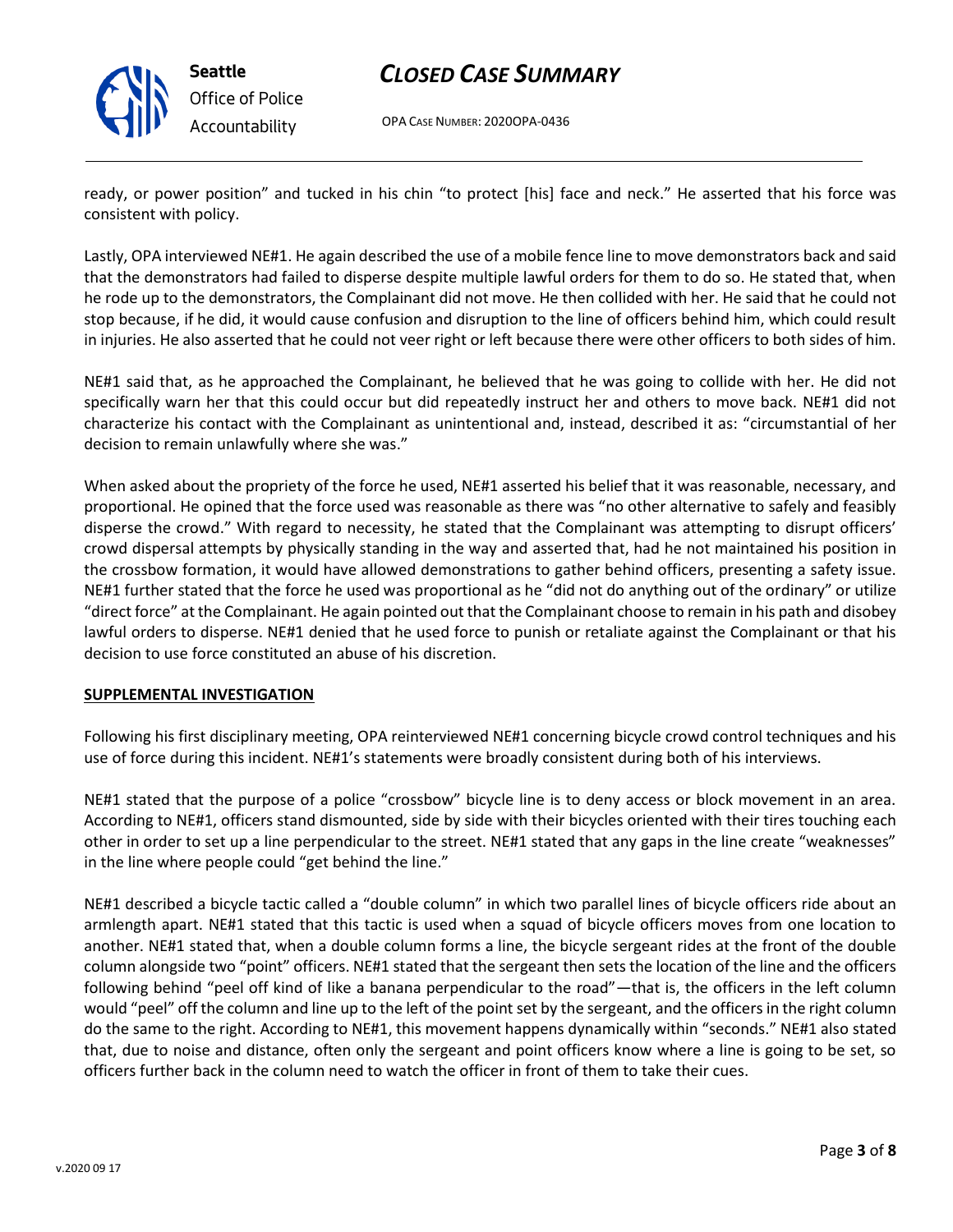

**Seattle** *Office of Police Accountability*

# *CLOSED CASE SUMMARY*

OPA CASE NUMBER: 2020OPA-0436

NE#1 recalled that, during this incident, he was assigned as either the second or third officers in line behind the point officer. NE#1 also recalled that he only knew where to stop based on where the point officer stopped. NE#1 did not think he was informed ahead of time where the line was going to be formed.

NE#1's BWV was played for him during his second interview. NE#1 denied knowing at the outset that he would collide with someone while setting the crossbow line. NE#1 stated that he only had one or two seconds of warning that he was going to collide with the Complainant. NE#1 stated he observed the Complainant with a group of "demonstrators forming their version of a bike line with a bicycle directly where our line was going to be set." NE#1 also stated that the Complainant and the other protester with a bicycle were close enough so that they were both in his way. NE#1 denied seeing any reasonable alternative to colliding with the Complainant during the couple seconds between seeing the Complainant and colliding with her. NE#1 also denied expecting the collision to cause any injury because he did not feel he was "going fast enough to cause significant injury—or any injury at all other than maybe some transient pain." NE#1 stated: "I didn't go out of my way to use any, like, extra strength it—I just rode in a straight line." NE#1 did not think stopping short or doing anything other than colliding with the Complainant was possible. NE#1 stated that, had he stopped short, it would have cause other officers to have "piled up into me … and they could have gotten hurt." NE#1 stated that, alternatively, the best-case scenario had he stopped short would have been that the line would have been misplaced crating "points exposed outside of the line." NE#1 stated his belief that the line could not have been set if he had done something else and, after he collided with the Complainant, most of the crowd dispersed.

### **ANALYSIS AND CONCLUSIONS:**

### **Named Employee #1 - Allegation #1** *8.200 – Using Force 1. Use of Force: When Authorized*

SPD Policy 8.200(1) requires that force used by officers be reasonable, necessary and proportional. Whether force is reasonable depends "on the totality of the circumstances" known to the officers at the time of the force and must be balanced against "the rights of the subject, in light of the circumstances surrounding the event." (SPD Policy 8.200(1).) The policy lists a number of factors that should be weighed when evaluating reasonableness. (*See id*.) Force is necessary where "no reasonably effective alternative appears to exist, and only then to the degree which is reasonable to effect a lawful purpose." (*Id*.) Lastly, the force used must be proportional to the threat posed to the officer. (*Id*.)

OPA originally recommended that this allegation be sustained and that Allegation #3 ("5.001 – Standards and Duties 6. Employees May Use Discretion") be removed as duplicative. However, in full consideration of the discussion at the first disciplinary meeting and explanation provided by NE#1 during the supplemental investigation, OPA now recommends that this allegation be removed. OPA finds that NE#1's conduct in this case is more appropriately addressed as an improper use of discretion and, therefore, this allegation is duplicative.

OPA finds this resolution to be more appropriate because NE#1 did not purposely collide with the Complainant or desire that she fall to the ground.<sup>1</sup> Instead, as discussed more fully below, the NE#1 was ordered to participate in a crossbow line and, in his efforts to maintain the integrity of that maneuver, knowingly collided with the Complainant,

 $1A$  person acts purposely where it is their "conscious object to engage in conduct of that nature or to cause such a result." Model Penal Code § 2.02(2)(a)(i).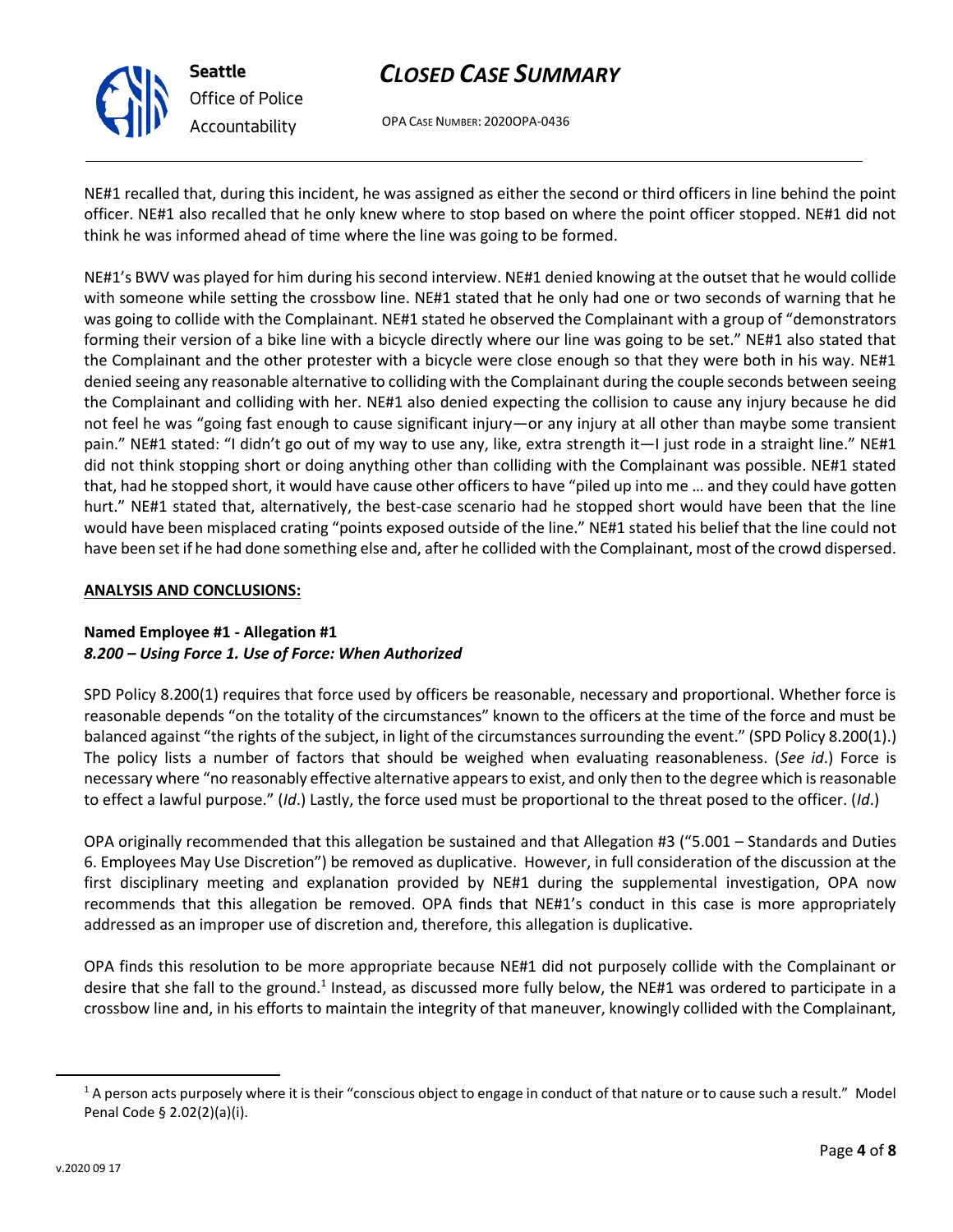OPA CASE NUMBER: 2020OPA-0436

who was in his path of travel.<sup>2</sup> This distinction does not make that collision appropriate under the circumstances but, instead, properly categorizes the behavior. In OPA's opinion, NE#1's conduct is more squarely addressed as an improper use of discretion than a coercive application of "force."<sup>3</sup> Moreover, as recounted by NE#1 in his second interview and confirmed on BWV, NE#1 only had a couple seconds to react after he first observed the Complainant in his line of travel. In that brief time, NE#1 decided to prioritize the execution of a bike maneuver ahead of the Complainant's safety. As discussed at length below, that decision constituted an abuse of discretion.

Accordingly, and for the reasons set forth above, OPA recommends that this allegation be removed.

### Recommended Finding: **Allegation Removed**

**Seattle**

*Office of Police Accountability*

### **Named Employee #1 - Allegation #2** *8.200 – Using Force 2. Use of Force: When Prohibited*

SPD Policy 8.200-POL-2 outlines when force is prohibited. Included amongst the prohibitions is force used to punish or retaliate.

OPA's investigation yielded insufficient evidence to establish NE#1 used prohibited force during this incident. While OPA finds that the force was contrary to policy and the product of questionable decision-making, there is no basis to conclude that the force was used to retaliate against the Complainant specifically or to punish her because of her status as a protestor. NE#1 denied that this was the case and there is insufficient information in the record – video or otherwise – that can serve to refute this.

As such, OPA recommends that this allegation be Not Sustained – Unfounded.

# Recommended Finding: **Not Sustained (Unfounded)**

### **Named Employee #1 - Allegation #3** *5.001 – Standards and Duties 6. Employees May Use Discretion*

As indicated in SPD Policy 5.001-POL-6, "[e]mployees are authorized and expected to use discretion in a reasonable manner consistent with the mission of the department and duties of their office and assignment." This policy further states that "[t]he scope of discretion is proportional to the severity of the crime or public safety issue being addressed." (SPD Policy 5.001-POL-6.) The SPD Manual further guides the use of discretion stating that SPD Policy 5.001 "provides the philosophy for employee conduct and professionalism…The Department expects all employees to…remember that community care-taking is at times the focus, not always command and control."

OPA originally recommended that this allegation be removed and that Allegation #1 ("8.200 – Using Force 1. Use of Force: When Authorized") be sustained. However, in full consideration of the discussion at the first disciplinary

 $2$  A person acts knowingly where they "are aware it is practically certain that [their] conduct will cause such a result." Model Penal Code § 2.02(2)(b)(ii).

<sup>3</sup> Under SPD Policy, force is "[a]ny physical *coercion* by an officer in performance of official duties." SPD Manual 8.050 (emphasis added).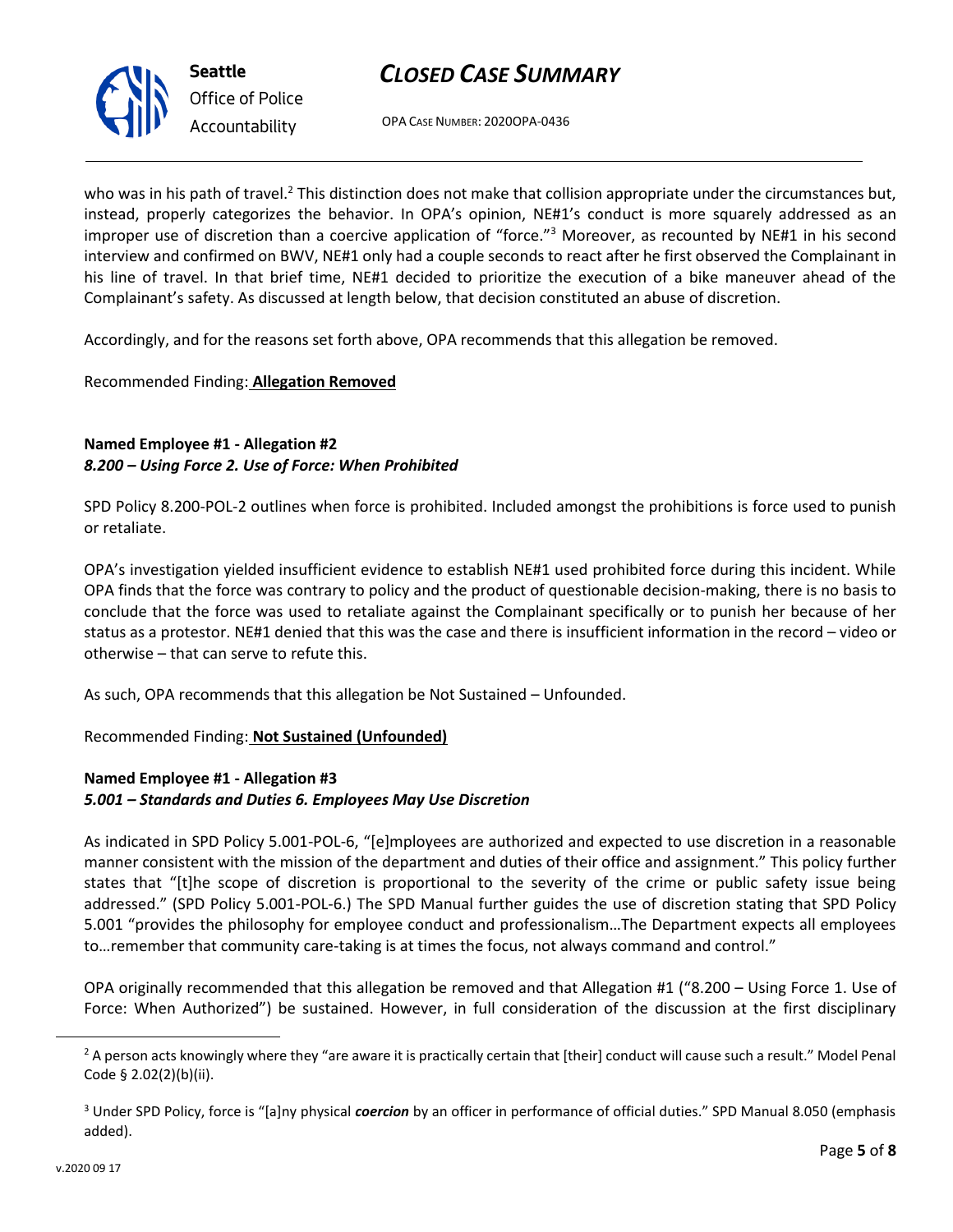

OPA CASE NUMBER: 2020OPA-0436

meeting and explanation provided by NE#1 during the supplemental investigation, OPA now recommends that this allegation be sustained.

At the outset, OPA finds that NE#1 did not collide with the Complainant accidentally. NE#1 did not characterize the collision with the Complainant as accidental in his Use of Force Report or either of his interviews. To the contrary, in his second interview NE#1 maintained his concern that avoiding the collision with the Complainant would have risked an officer pile up or caused points to be exposed in the line. Ultimately, NE#1 made a conscious decision – albeit a decision made over a couple of seconds – that it was more important to maintain the integrity of the crossbow line than avoid hitting the Complainant or slow down prior to impact.

In assessing NE#1's decision, OPA agrees with him that he had a lawful basis to move the crowd, including the Complainant, back. The video confirms that multiple orders were provided to the demonstrators to disperse and that they did not do so and remained in the street. OPA also finds that NE#1 was lawfully ordered to participate in the crossbow line as part of his duties as a bike officer to effectuate this purpose. The fundamental question here is whether it was reasonable for NE#1 to ride his bicycle into the Complainant at a speed sufficient to knock her down to the ground. For the reasons stated below, OPA finds that it was not and concludes that NE#1 violated policy.

In OPA's perspective, the foremost concern during this incident should have been the safety of all persons. A bike officer – like officers operating police vehicles – is not free to disregard human beings in their path because the officer's primary objective is otherwise lawful or part of a team movement. *Compare with* "Emergency Vehicle Operations" SPD Manual 13.030-POL-2 ("The preservation of life is the highest priority. Criminal apprehension and the preservation of property are secondary.") and SPD Manual 13.030-POL-5 ("Officers are not relieved of the obligation to drive with due regard for the safety of all persons."). The integrity of a bike maneuver and any speculative risks associated with its improper execution must come second to avoiding a potentially significant known harm.

The course of action NE#1 chose carried with it a relatively high risk of potential injury. This was not a push with the side of a bicycle, as trained to move crowds. Instead, NE#1 rode directly into the Complainant without slowing down. While perhaps not at full speed, he did so quickly enough that the impact caused the Complainant to fall forcefully onto the pavement. Indeed, the collision did, in fact, cause the Complainant to suffer a fairly significant injury to her elbow and a wrist sprain. This was simply not warranted under the circumstances.

Relatedly, OPA finds that NE#1 had alternatives to riding into the Complainant. Though NE#1 asserted that he had individuals to his left and right, this is not completely borne out by the video, which shows that NE#1 could plausibly have veered to either side to avoid the Complainant.<sup>4</sup> In addition, while OPA recognizes the interest in maintaining

<sup>&</sup>lt;sup>4</sup> In addition to the factual situation observed in NE#1's and witness BWV, NE#1's concerns over an officer "pile up" are arguably not borne out based on NE#1's own description of how a double column crossbow line is executed. In a double column, officers ride in two parallel lines. The officers at the front of each line are the point officers and a sergeant is "usually at the front of the column, but to the side." The point officers then "set" the line by stopping in a "power slide" at a point instructed by the sergeant. However, because of noise and speed, the officers in the back of the line only know where to end up by "watching the officer in front of them." After the line officers set the line, the officers behind the line officers begin to "peel off" such that the officers in the left column line up to the left of the left-column point officer and the officers in the right column line up to the right of the right-column point officer.

During this incident, NE#1 was riding in the right column immediately behind the right-column point officer. As viewed through NE#1's BWV, the right-column point officer passed by the Complainant to the left, stopping several feet beyond the Complainant.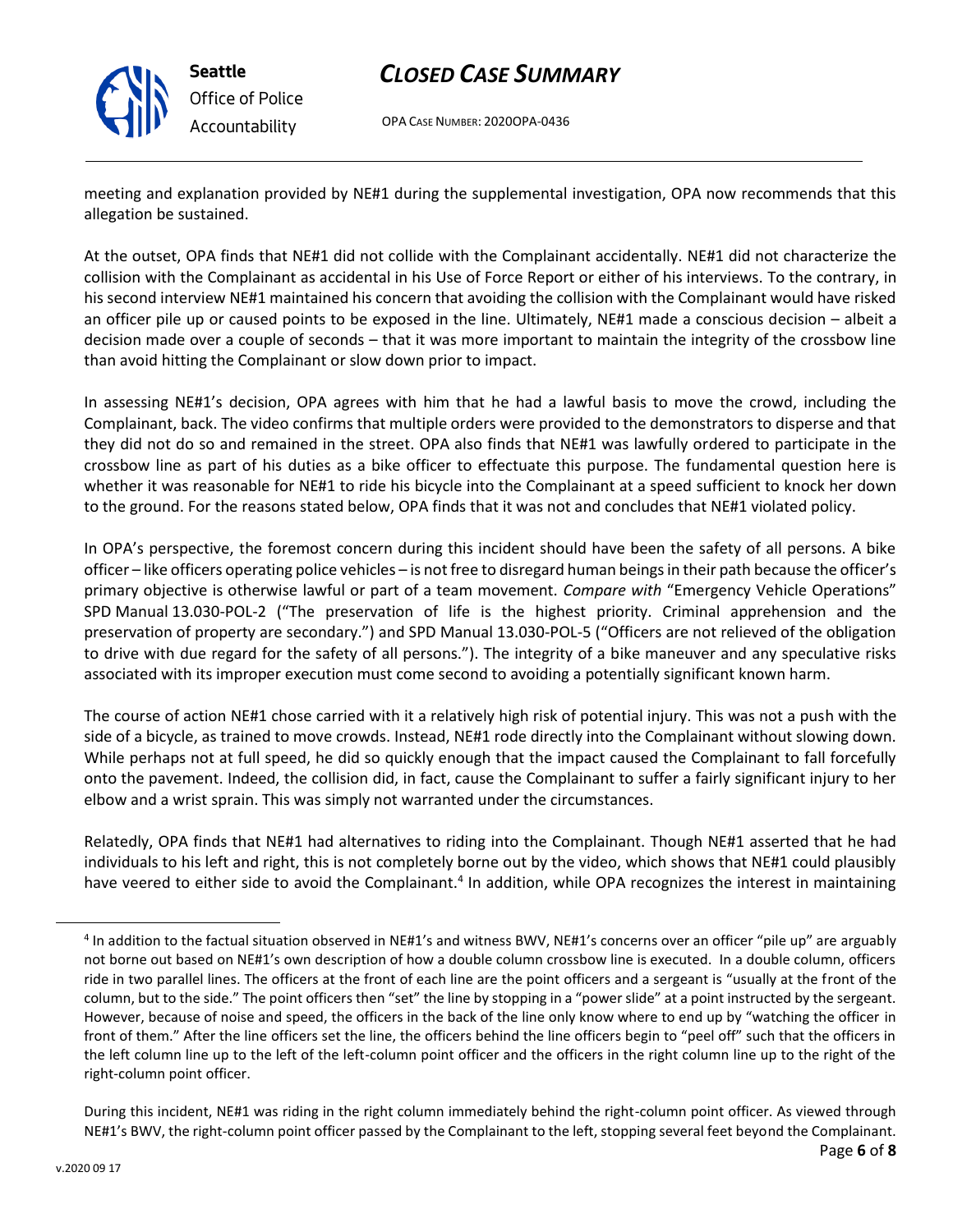

# *Office of Police Accountability*

# *CLOSED CASE SUMMARY*

OPA CASE NUMBER: 2020OPA-0436

the integrity of the line behind him, OPA believes that the interest in avoiding a serious injury to the Complainant outweighed this. OPA finds that this was particularly the case given that the Complainant was not engaged in violence or posing a physical threat of harm to the officers at the time.

Finally, OPA finds it important to note that NE#1's decision not only harmed a community member, but also failed in NE#1's stated objective: maintaining the continuous integrity of the crossbow line. As observed in a witness officer's BWV, after colliding with the Complainant, NE#1 still had to dismount from his bicycle and advance one or two steps to stand next to his line officer.

OPA recognizes that NE#1 was faced with challenging circumstances, both general and specific. Generally, OPA has repeatedly recognized the difficulty faced by officers in responding to last summer's demonstrations. This was especially so in the early days of the protests where officers were overwhelmed, exhausted, and encountering a level of vitriol that they had never experienced before. Specifically, OPA is sympathetic to the fact that it appears in NE#1's BWV that the point officer he was following bypassed the Complainant, setting the line just past the Complainant. This decision – by either the bike squad sergeant or the point officer – forced NE#1 to choose, in a couple seconds, between perfectly executing a crossbow line maneuver or colliding with a human being. However, neither of these circumstances excuses the decision to knowingly collide with the Complainant, which OPA concludes constituted an abuse of discretion.

Accordingly, OPA recommends that this allegation be Sustained.

### Recommended Finding: **Sustained**

### **Named Employee #1 - Allegation #4** *9.020 – Uniform 4. All Outward Facing Uniform Items Include Proper Identifying Markings*

SPD Policy 9.020-POL-4 requires officers to clearly display their names and serial numbers and to not cover up that information. This allegation was classified for investigation based on the Complainant's assertion that NE#1's identifying information may have been covered up during this incident. The Complainant specifically contended that, after she was knocked to the ground, she tried to read NE#1's serial number but it was covered with a mourning band. She also contended that she could not read his name tag.

When asked about this allegation at his OPA interview, NE#1 stated that, while not positive, he believed that he was not wearing a mourning band at the time of this incident and that his identifying information would have been visible and unobstructed.

At this point, NE#1 had already begun "peeling" to the right toward the Complainant and several other individuals. If the crossbow line was otherwise being executed as intended, NE#1 had at least three options other than riding into the Complainant at a continuous rate of speed. NE#1 could have: (1) veered left so as to continue following the right column point officer, then stopping behind the point officer; (2) stopped short of the Complainant, then, with the officers who would have stopped in line with NE#1, moved the Complainant and those with her back; or (3) slowed down before colliding with the Complainant.

BWV from a witness officer shows that the two officers riding immediately behind NE#1 both appear to have chosen the second option above. That is, they stopped short of the individuals who were standing next to the Complainant, dismounted, and then pushed those individuals back without riding directly into them.